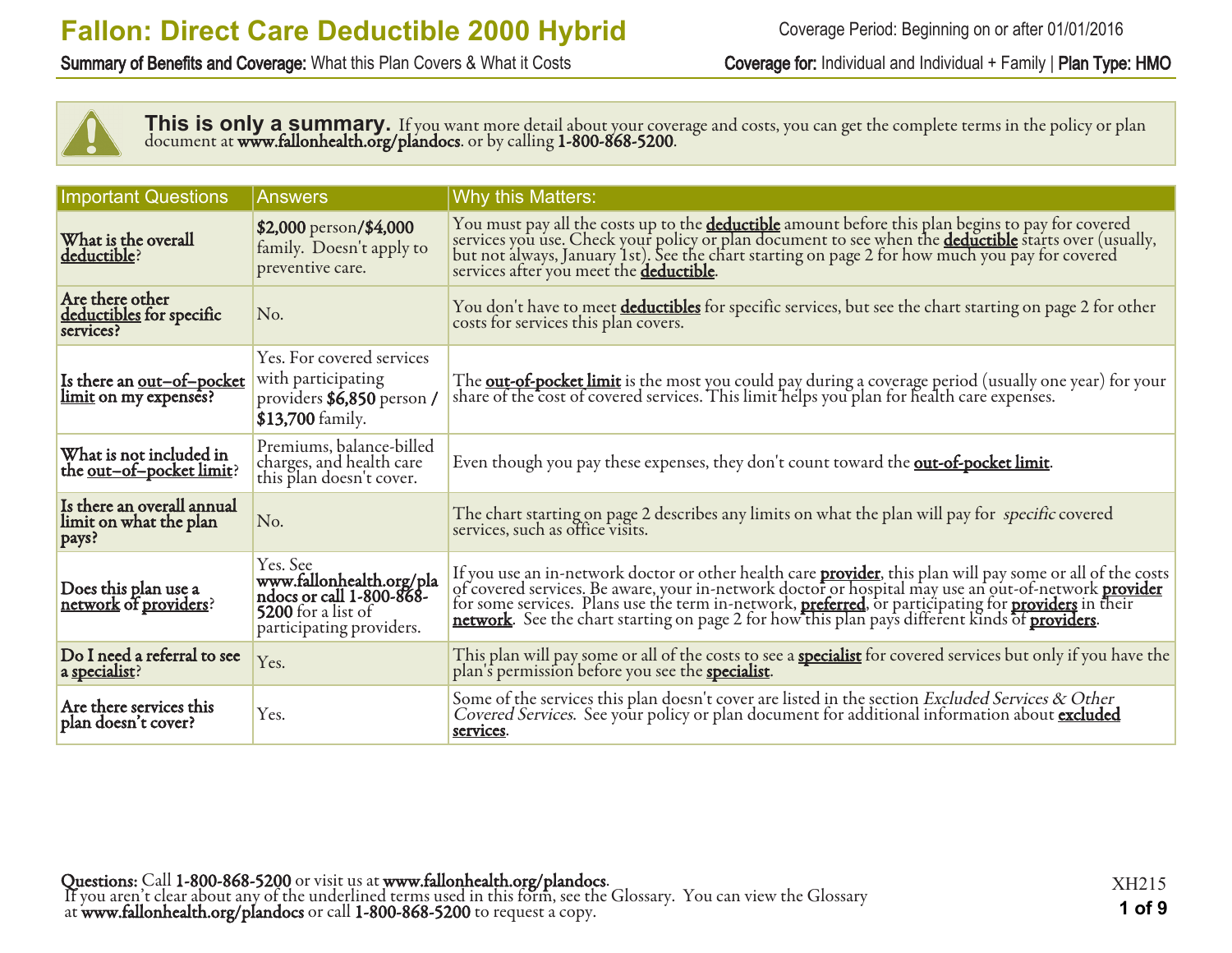#### Summary of Benefits and Coverage: What this Plan Covers & What it Costs Coverage for: Individual and Individual + Family | Plan Type: HMO

Coverage Period: Beginning on or after 01/01/2016

- Co-payments are fixed dollar amounts (for example, \$15) you pay for covered health care, usually when you receive the service.
- Co-insurance is your share of the costs of a covered service, calculated as a percent of the allowed amount for the service. For example, if the plan's <u>allowed amount</u> for an overnight hospital stay is \$1,000, your <u>co-insurance</u> payment of 20% would be \$200. This may change if you haven't met your <mark>deductible</mark>.
- The amount the plan pays for covered services is based on the **allowed amount**. If an out-of-network **provider** charges more than the **allowed amount**, you may have to pay the difference. For example, if an out-of-network hospital charges \$1,500 for an overnight stay and the <u>allowed amount</u> is \$1,000, you may have to pay the \$500 difference. (This is called <u>balance billing</u>.)
- This plan may encourage you to use in-network providers by charging you lower <u>deductibles, co-payments</u> and <u>co-insurance</u> amounts.

| <b>Common Medical</b><br><b>Event</b>                               | <b>Services You May Need</b>                        | Your Cost if<br>You Use an In-<br><b>Network</b><br><b>Provider</b>                                              | <b>Your Cost If</b><br><b>You Use an</b><br>Out-of-<br><b>Network</b><br><b>Provider</b> | <b>Limitations &amp; Exceptions</b>                                                                                                                                   |
|---------------------------------------------------------------------|-----------------------------------------------------|------------------------------------------------------------------------------------------------------------------|------------------------------------------------------------------------------------------|-----------------------------------------------------------------------------------------------------------------------------------------------------------------------|
|                                                                     | Primary care visit to treat an<br>injury or illness | \$5 co-pay/visit                                                                                                 | Not covered                                                                              |                                                                                                                                                                       |
|                                                                     | Specialist visit                                    | $$15$ co-pay/visit                                                                                               | Not covered                                                                              | Referral and preauthorization required for certain covered<br>services.                                                                                               |
| If you visit a health<br>care <u>provider's</u> office<br>or clinic | Other practitioner office visit                     | \$5 co-pay/visit<br>with your PCP<br>and certain other<br>providers; $$15$ co-<br>pay/visit with a<br>specialist | Not covered                                                                              | Chiropractic care limited to 12 visits per benefit period.<br>Referral and preauthorization required for certain covered<br>services.                                 |
|                                                                     | Preventive<br>care/screening/immunization           | No charge                                                                                                        | Not covered                                                                              |                                                                                                                                                                       |
|                                                                     | Diagnostic test (x-ray, blood<br>work)              | No charge                                                                                                        | Not covered                                                                              | ---None--------------------------<br>-------------------------------                                                                                                  |
| If you have a test                                                  | Imaging (CT/PET scans,<br>MRIs)                     | \$300 co-pay/test<br>after deductible                                                                            | Not covered                                                                              | Limited to one payment per day when performed at the<br>same facility for the same diagnosis. Referral and<br>preauthorization required for certain covered services. |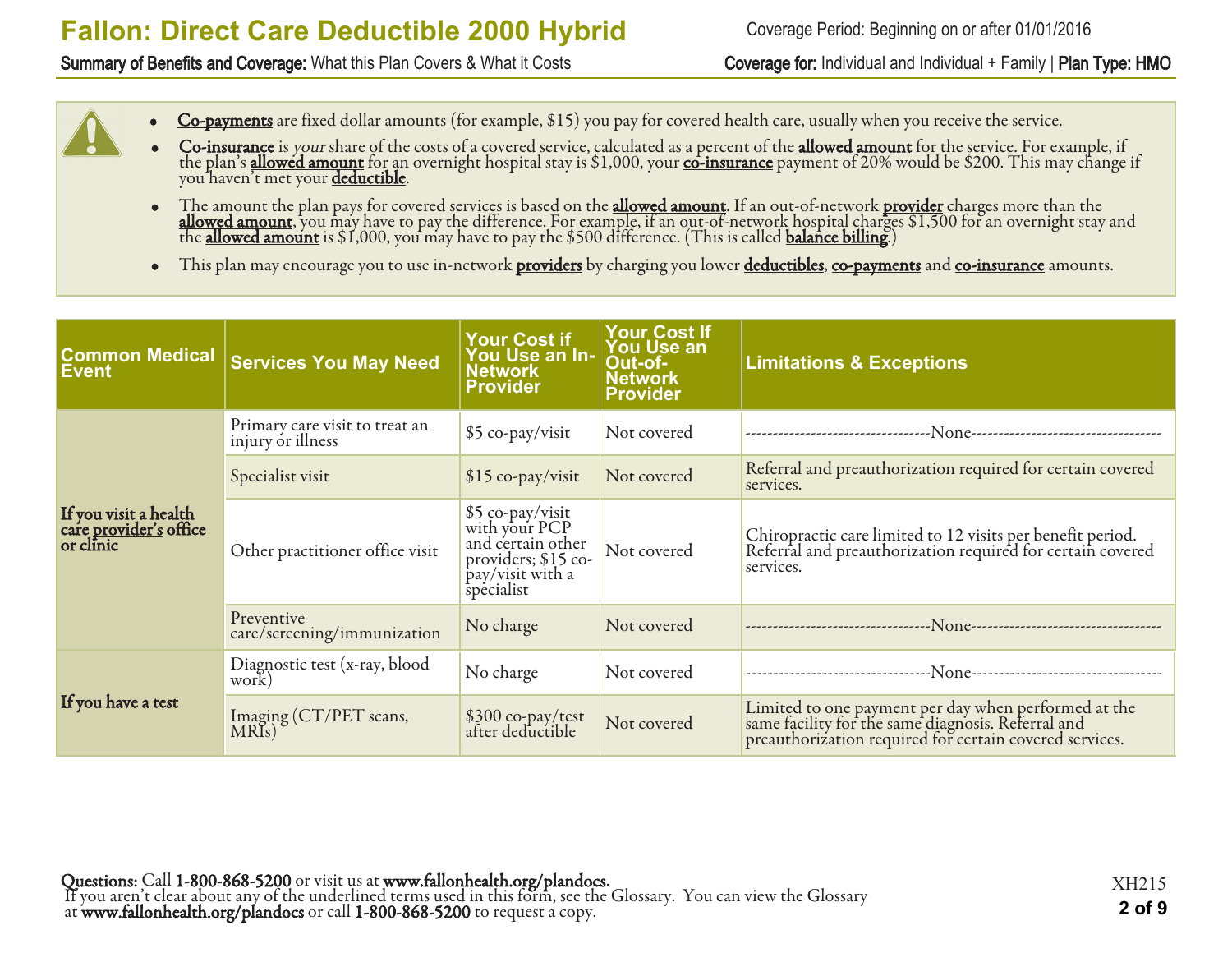Summary of Benefits and Coverage: What this Plan Covers & What it Costs Coverage for: Individual and Individual + Family | Plan Type: HMO

Coverage Period: Beginning on or after 01/01/2016

| <b>Common Medical</b><br><u>Event</u>                                                      | <b>Services You May Need</b>                      | <b>Your Cost if</b><br>You Use an In-<br><b>Network</b><br><b>Provider</b>                                       | <b>Your Cost If</b><br><b>You Use an</b><br>Out-of-<br><b>Network</b><br>Provider | <b>Limitations &amp; Exceptions</b>                                                                                                  |
|--------------------------------------------------------------------------------------------|---------------------------------------------------|------------------------------------------------------------------------------------------------------------------|-----------------------------------------------------------------------------------|--------------------------------------------------------------------------------------------------------------------------------------|
|                                                                                            | Tier 1 plus Mail Order                            | \$1 copay<br>/prescription<br>(retail and<br>emergency); \$2<br>copay<br>/prescription<br>(mail order)           | $$1$ copay<br>/prescription<br>(emergency only)                                   | Retail covers up to a 30-day supply; Emergency services<br>covers up to a 14-day supply; Mail order covers up to a 90<br>day supply. |
| If you need drugs to<br>treat your illness or<br>condítion                                 | Tier 2 plus Mail Order                            | \$5 copay<br>/prescription<br>(retail and<br>emergency); \$10<br>copay<br>/prescription<br>(mail order)          | \$5 copay<br>/prescription<br>(emergency only)                                    | Retail covers up to a 30-day supply; Emergency services<br>covers up to a 14-day supply; Mail order covers up to a 90<br>day supply. |
| More information<br>about <b>prescription</b><br>drug coverage is<br>www.fallonhealth.org. | Tier 3 plus Mail Order                            | \$30 copay<br>/prescription<br>(retail and<br>emergency); \$60<br>copay<br>/prescription<br>(mail order)         | \$30 copay<br>/prescription<br>(emergency only)                                   | Retail covers up to a 30-day supply; Emergency services<br>covers up to a 14-day supply; Mail order covers up to a 90<br>day supply. |
|                                                                                            | Tier 4 plus Mail Order                            | 50% coinsurance<br>(retail and<br>emergency) (\$400<br>max); 50%<br>coinsurance (mail<br>order) (\$1,200<br>max) | 50% coinsurance<br>(emergency only)<br>$(\$400$ max)                              | Retail covers up to a 30-day supply; Emergency services<br>covers up to a 14-day supply; Mail order covers up to a 90<br>day supply. |
| If you have outpatient                                                                     | Facility fee (e.g., ambulatory<br>surgery center) | $$500 co-$<br>pay/surgery after<br>deductible                                                                    | Not covered                                                                       | Referral and preauthorization required for certain covered<br>services.                                                              |
| surgery                                                                                    | Physician/surgeon fees                            | Deductible                                                                                                       | Not covered                                                                       | Referral and preauthorization required for certain covered<br>services.                                                              |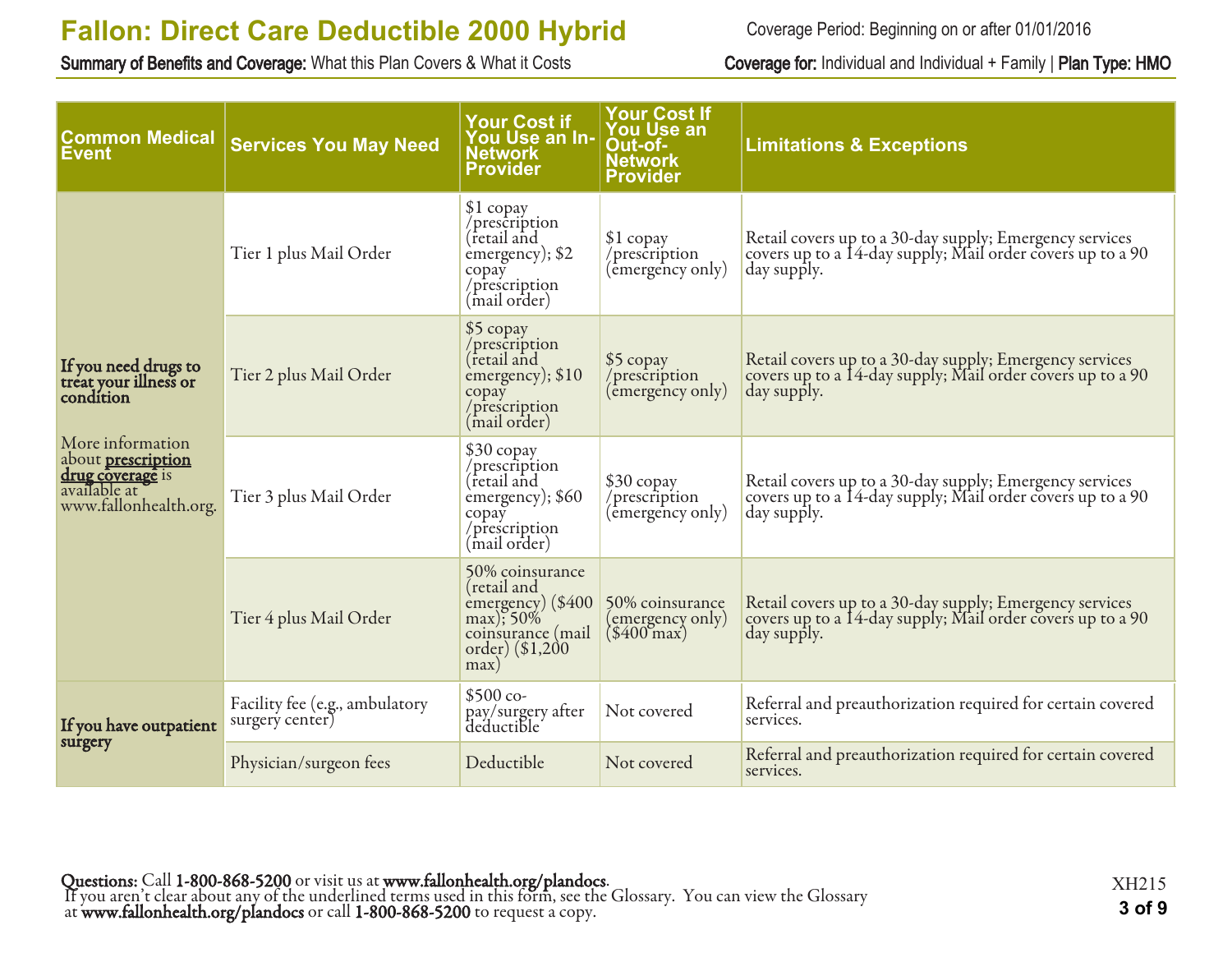Summary of Benefits and Coverage: What this Plan Covers & What it Costs Coverage for: Individual and Individual + Family | Plan Type: HMO

Coverage Period: Beginning on or after 01/01/2016

| <b>Common Medical</b><br><b>Event</b>      | <b>Services You May Need</b>                           | <b>Your Cost if</b><br>You Use an In-<br>Network<br><b>Provider</b> | <b>Your Cost If</b><br><b>You Use an</b><br>Out-of-<br><b>Network</b><br><b>Provider</b> | <b>Limitations &amp; Exceptions</b>                                             |
|--------------------------------------------|--------------------------------------------------------|---------------------------------------------------------------------|------------------------------------------------------------------------------------------|---------------------------------------------------------------------------------|
|                                            | Emergency room services                                | \$250 co-pay/visit                                                  | \$250 co-pay/visit                                                                       | These services may be subject to your deductible.                               |
| If you need immediate<br>medical attention | Emergency medical<br>transportation                    | Deductible                                                          | Deductible                                                                               |                                                                                 |
|                                            | Urgent care                                            | \$5 co-pay/visit                                                    | \$5 co-pay/visit                                                                         |                                                                                 |
| If you have a hospital                     | Facility fee (e.g., hospital room)                     | $$1,000$ co-<br>pay/admission<br>after deductible                   | Not covered                                                                              | Referral and preauthorization required for certain covered<br>services.         |
| stay                                       | Physician/surgeon fee                                  | Deductible                                                          | Not covered                                                                              | Referral and preauthorization required for certain covered<br>services.         |
|                                            | Mental/Behavioral Health<br><b>Outpatient Services</b> | \$5 co-pay/visit                                                    | Not covered                                                                              | Referral and preauthorization required for certain covered<br>services.         |
| If you have mental<br>health, behavioral   | Mental/Behavioral Health<br><b>Inpatient Services</b>  | No charge                                                           | Not covered                                                                              | Referral and preauthorization required for certain covered<br>services.         |
| health, or substance<br>abuse needs        | Substance use disorder<br>outpatient services          | \$5 co-pay/visit                                                    | Not covered                                                                              | Referral and preauthorization required for certain covered<br>services.         |
|                                            | Substance use disorder<br>inpatient services           | No charge                                                           | Not covered                                                                              | Referral and preauthorization required for certain covered<br>services.         |
|                                            | Prenatal and postnatal care                            | \$5 co-pay/visit                                                    | Not covered                                                                              | For prenatal care, you pay an office visit co-pay for your first<br>visit only. |
| If you are pregnant                        | Delivery and all inpatient<br>services                 | $$1,000$ co-<br>pay/admission<br>after deductible                   | Not covered                                                                              | Referral and preauthorization required for certain covered<br>services.         |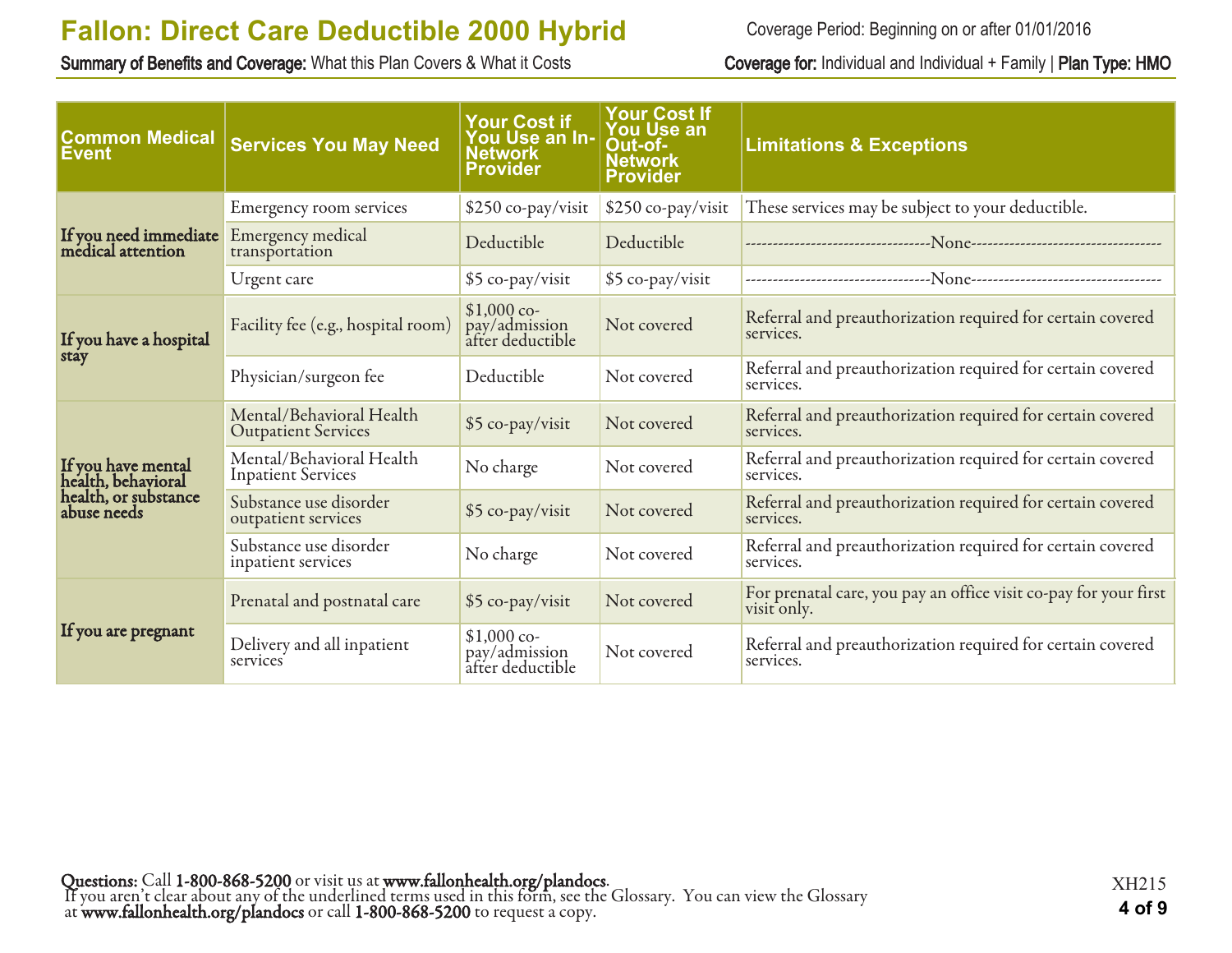Summary of Benefits and Coverage: What this Plan Covers & What it Costs Coverage for: Individual and Individual + Family | Plan Type: HMO

Coverage Period: Beginning on or after 01/01/2016

| <b>Common Medical</b><br>∣Event                                         | <b>Services You May Need</b> | <b>Your Cost if</b><br>You Use an In-<br><b>Network</b><br><b>Provider</b> | <b>Your Cost If</b><br><b>You Use an</b><br>Out-of-<br><b>Network</b><br><b>Provider</b> | <b>Limitations &amp; Exceptions</b>                                                                                                                             |
|-------------------------------------------------------------------------|------------------------------|----------------------------------------------------------------------------|------------------------------------------------------------------------------------------|-----------------------------------------------------------------------------------------------------------------------------------------------------------------|
|                                                                         | Home health care             | Deductible                                                                 | Not covered                                                                              | Referral and preauthorization required for certain covered<br>services.                                                                                         |
| If you need help<br>recovering or have<br>other special health<br>needs | Rehabilitation services      | \$15 co-pay/visit<br>in an office                                          | Not covered                                                                              | Short-term physical and occupational therapy limited to 60<br>visits combined per year. Referral and preauthorization<br>required for certain covered services. |
|                                                                         | Habilitation services        | $$15$ co-pay/visit<br>in an office                                         | Not covered                                                                              | Referral and preauthorization required for certain covered<br>services.                                                                                         |
|                                                                         | Skilled nursing care         | $$1,000$ co-<br>pay/admission<br>after deductible                          | Not covered                                                                              | Up to 100 days per year. Referral and preauthorization<br>required for certain covered services.                                                                |
|                                                                         | Durable medical equipment    | 20% coinsurance                                                            | Not covered                                                                              | Referral and preauthorization required for certain covered<br>services.                                                                                         |
|                                                                         | Hospice service              | Deductible                                                                 | Not covered                                                                              | Referral and preauthorization required for certain covered<br>services.                                                                                         |
|                                                                         | Eye exam                     | No charge                                                                  | Not covered                                                                              | Routine eye exams are limited to one per 12 month period.                                                                                                       |
| If your child needs<br>dental or eye care                               | Glasses                      | Not covered                                                                | Not covered                                                                              |                                                                                                                                                                 |
|                                                                         | Dental check up              | No charge                                                                  | Not covered                                                                              | Dental check ups are limited to two per 12 month period.                                                                                                        |

### **Excluded Services & Other Covered Services:**

**Services Your Plan Does NOT Cover** (This isn't a complete list. Check your policy or plan document for other excluded services.)

| $\bullet$ Acupuncture         | • Hearing Aids (over the age of $21$ )                  | • Private-Duty Nursing |
|-------------------------------|---------------------------------------------------------|------------------------|
| • Cosmetic Surgery            | $\bullet$ Long-Term Care                                | • Routine Foot Care    |
| $\bullet$ Dental Care (Adult) | • Non-Emergency Care When Traveling<br>Outside the U.S. |                        |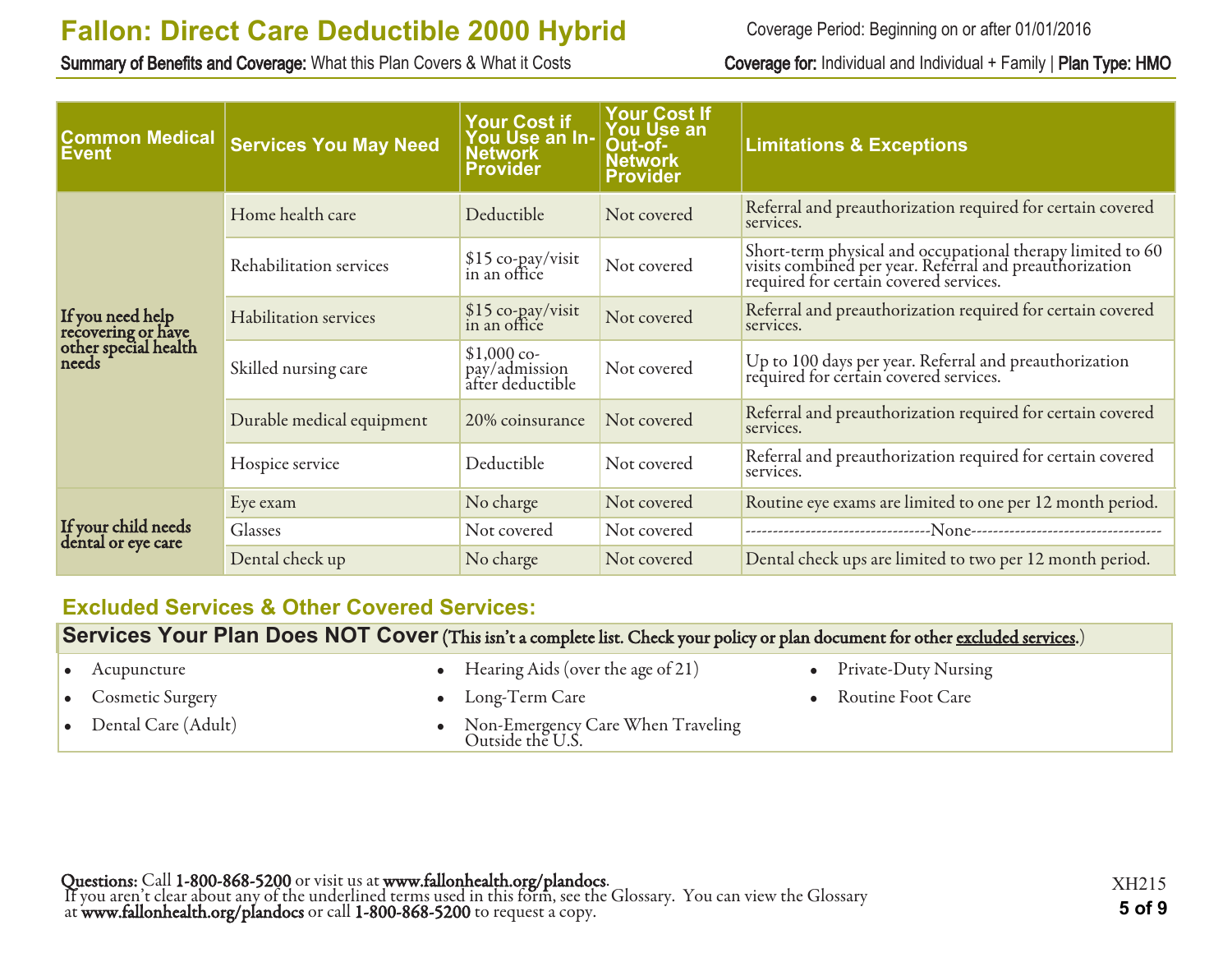Summary of Benefits and Coverage: What this Plan Covers & What it Costs Coverage for: Individual and Individual + Family | Plan Type: HMO

### **Excluded Services & Other Covered Services:**

| Other Covered Services (This isn't a complete list. Check your policy or plan document for other covered services and your costs for these<br>services.) |  |                                                        |  |                             |  |
|----------------------------------------------------------------------------------------------------------------------------------------------------------|--|--------------------------------------------------------|--|-----------------------------|--|
| <b>Abortion Services</b>                                                                                                                                 |  | • Chiropractic Care (limited to 12 visits per<br>year) |  | Routine Eye Care (Adult)    |  |
| <b>Bariatric Surgery</b>                                                                                                                                 |  | • Infertility Treatment                                |  | <b>Weight Loss Programs</b> |  |

### **Your Rights to Continue Coverage:**

If you lose coverage under the plan, then, depending upon the circumstances, Federal and State laws may provide protections that allow you to keep health coverage. Any such rights may be limited in duration and will require you to pay a premium, which may be significantly higher than the premium you pay while covered under the plan. Other limitations on your rights to continue coverage may also apply. For more information on your rights to continue coverage, contact the plan at 1-800-868-5200. You may also contact your state insurance department, the U.S. Department of Labor, Employee Benefits Security Administration at 1-866-444-3272 or www.dol.gov/ebsa, or the U.S. Department of Health and Human Services at 1-877-267-2323 x61565 or www.cciio.cms.gov.

### **Your Grievance and Appeals Rights:**

If you have a complaint or are dissatisfied with a denial of coverage for claims under your plan, you may be able to appeal or file a grievance. For questions about your rights, this notice, or assistance, you can contact: Fallon Community Health Plan, Member Appeals and Grievances Department, 10 Chestnut Street, Worcester, MA, 01608, 1-800-868-5200, ext. 69950, grievance@fchp.org. You may also contact your state insurance department at Massachusetts Division of Insurance Consumer Service Section 1-617-521-7794. Additionally, a consumer assistance program can help file your appeal. Contact Health Care for All, 30 Winter St., Ste. 1004, Boston, MA, 02108, 1-800-272-4232, www.massconsumerassistance.org. Group members may also contact the Department of Labor's Employee Benefits Security Administration at 1-866-444-EBSA (3272) or www.dol.gov/ebsa/healthreform.

## **Does this Coverage Meet the Minimum Value Standard?**

The Affordable Care Act establishes a minimum value standard of benefits of a health plan. The minimum value standard is 60% (actuarial value). This health coverage does meet the minimum value standard for the benefits it provides.

Questions: Call 1-800-868-5200 or visit us at www.fallonhealth.org/plandocs. If you aren't clear about any of the underlined terms used in this form, see the Glossary. You can view the Glossary at www.fallonhealth.org/plandocs or call 1-800-868-5200 to request a copy. **6 of 9**

XH215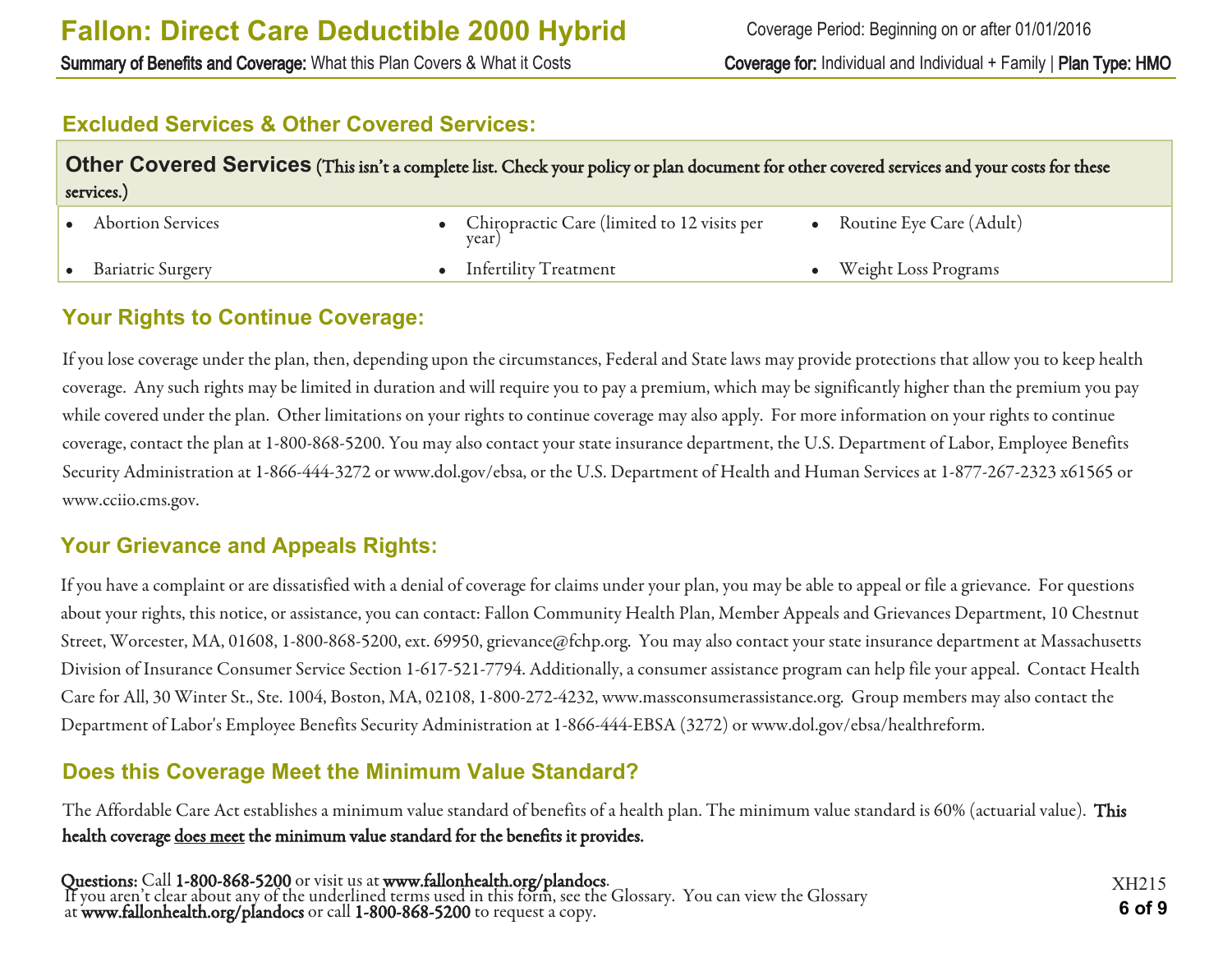Summary of Benefits and Coverage: What this Plan Covers & What it Costs Coverage for: Individual and Individual + Family | Plan Type: HMO

## **Does this Coverage Provide Minimum Essential Coverage?**

The Affordable Care Act requires most people to have health care coverage that qualifies as "minimum essential coverage". This plan or policy does provide minimum essential coverage.

## **Language Access Services**

Spanish (Español): Para obtener asistencia en Español, llame al 1-800-868-5200.

–––––––––––––––––––To see examples of how this plan might cover costs for a sample medical situation, see the next page.–––––––––––––––––––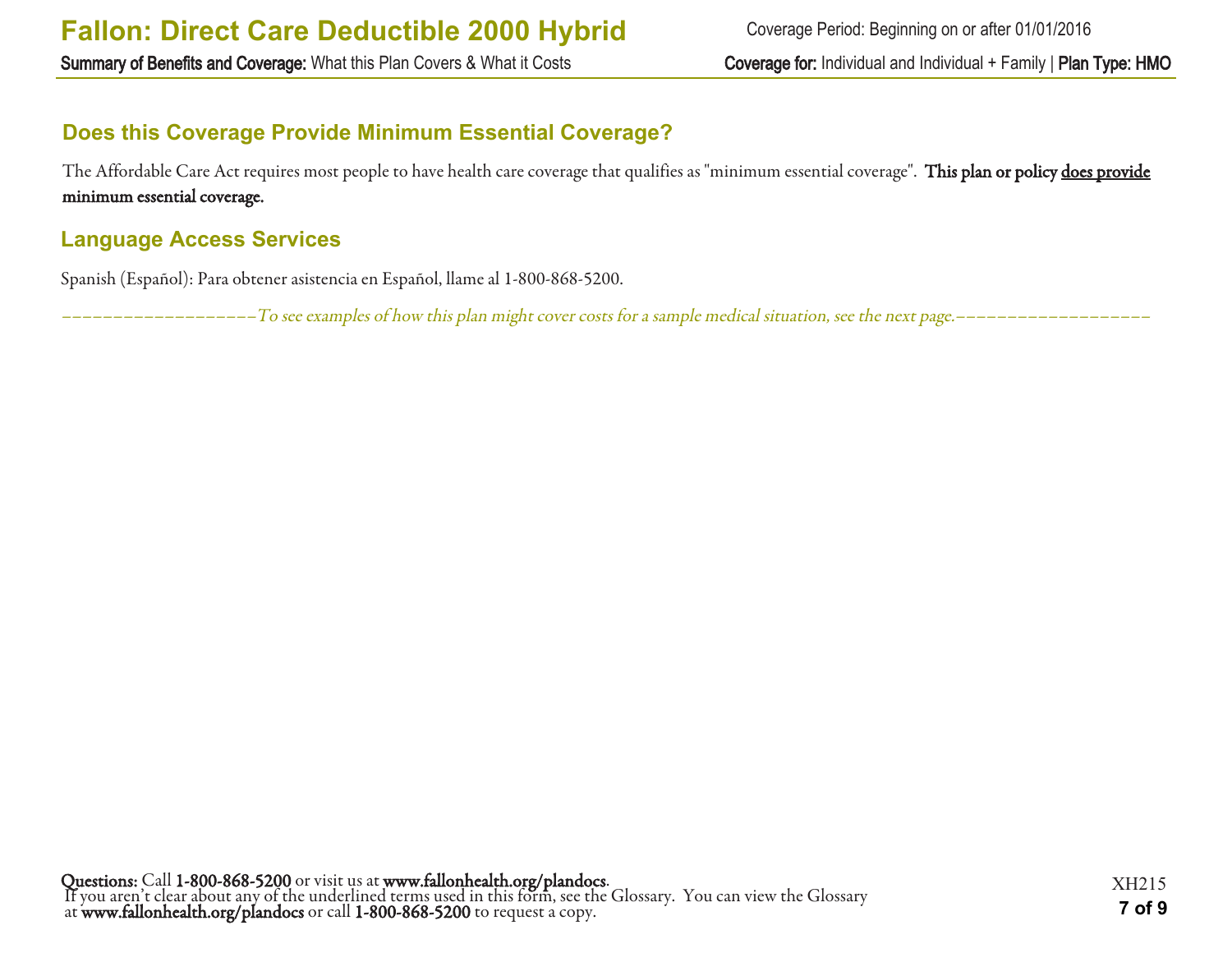## **About these Coverage Examples:**

These examples show how this plan might cover medical care in given situations. Use these examples to see, in general, how much financial protection a sample patient might get if they are covered under different plans.



Don't use these examples to estimate your actual costs under this plan. The actual care you receive will be different from these examples, and the cost of that care will also be different.

See the next page for important information about these examples.

## **Having a baby** (normal delivery)

- **Amount owed to providers: \$7,540**
- **Plan pays \$4,500**
- **Patient pays \$3,040**

### **Sample care costs:**

| Hospital charges (mother)  | \$2,700 |
|----------------------------|---------|
| Routine obstetric care     | \$2,100 |
| Hospital charges (baby)    | \$900   |
| Anesthesia                 | \$900   |
| Laboratory tests           | \$500   |
| Prescriptions              | \$200   |
| Radiology                  | \$200   |
| Vaccines, other preventive | \$40    |
| Total                      | \$7,540 |
| <b>Patient pays:</b>       |         |
| Deductibles                | \$2,000 |
| Co-pays                    | \$1,010 |
| Co-insurance               | \$0     |
| Limits or exclusions       | \$30    |
| Total                      | \$3,040 |

## **Managing type 2 diabetes** (routine maintenance of a well-controlled condition)

- **Amount owed to providers: \$5,400** F.
- $\mathcal{C}^{\mathcal{C}}$ **Plan pays \$4,920**
- **Patient pays \$480** P.

### **Sample care costs:**

| Prescriptions                  | \$2,900 |
|--------------------------------|---------|
| Medical Equipment and Supplies | \$1,300 |
| Office Visits and Procedures   | \$700   |
| Education                      | \$300   |
| Laboratory tests               | \$100   |
| Vaccines, other preventive     | \$100   |
| Total                          | \$5,400 |
| <b>Patient pays:</b>           |         |
| Deductibles                    | \$140   |
| Co-pays                        | \$300   |
| Co-insurance                   | \$0     |

Limits or exclusions  $840$ Total \$480

Coverage Period: Beginning on or after 01/01/2016

### Coverage Examples Coverage for: Individual and Individual + Family | Plan Type: HMO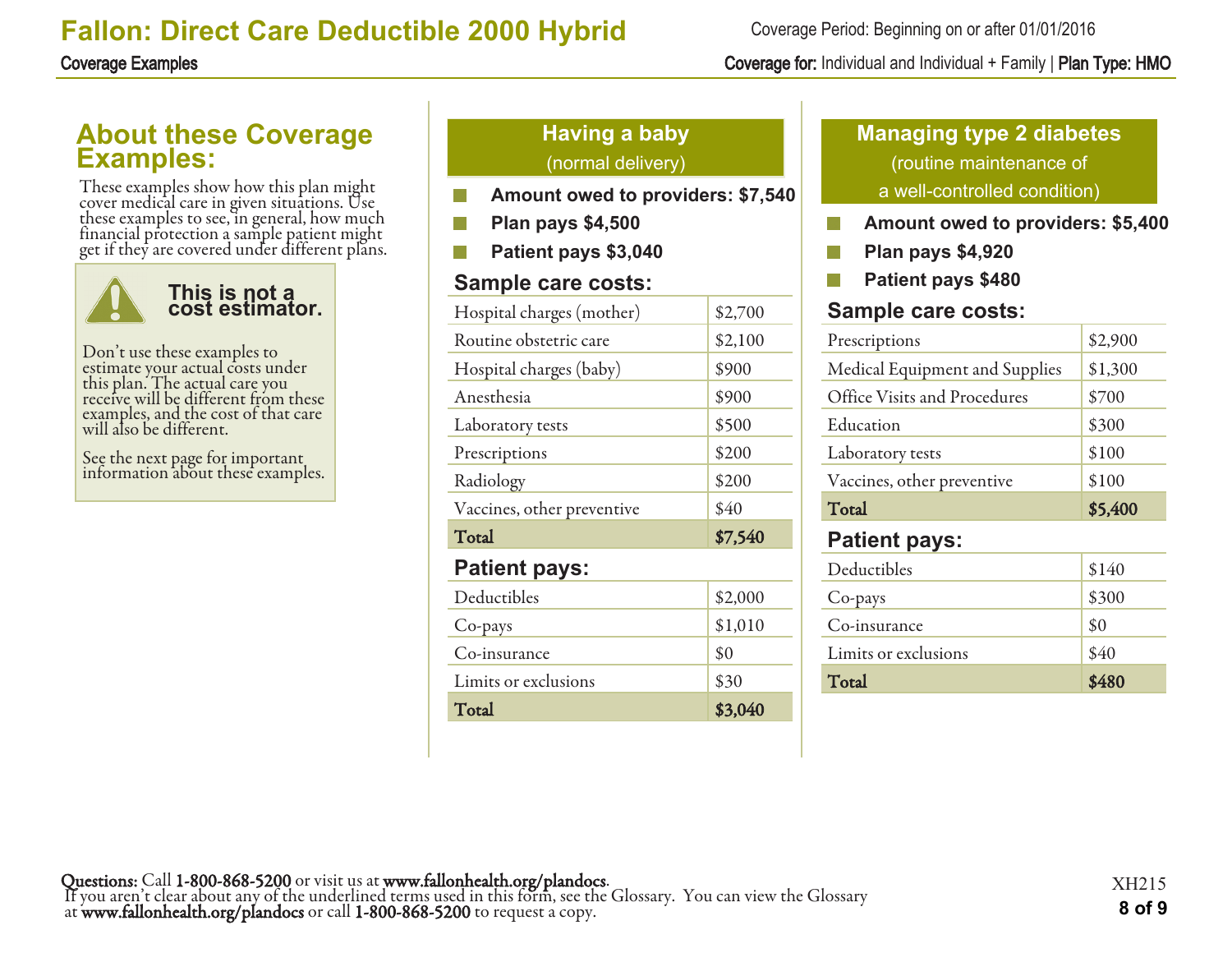Coverage Examples Coverage for: Individual and Individual + Family | Plan Type: HMO

# **Questions and answers about the Coverage Examples:**

#### **What are some of the assumptions behind the Coverage Examples?**

- Costs don't include **premiums**.
- Sample care costs are based on national averages supplied by the U.S. Department of Health and Human Services, and aren't specific to a particular geographic area or health plan.
- The patient's condition was not an excluded or preexisting condition.
- All services and treatments started and ended in the same coverage period.
- There are no other medical expenses for any member covered under this plan.
- Out-of-pocket expenses are based only on treating the condition in the example.
- The patient received all care from in-network **providers**. If the patient had received care from out-of-network **providers**, costs would have been higher.

#### **What does a Coverage Example show?**

For each treatment situation, the Coverage Example helps you see how **deductibles**, copayments, and co-insurance can add up. It also helps you see what expenses might be left up to you to pay because the service or treatment isn't covered or payment is limited.

### **Does the Coverage Example predict my own care needs?**

**x** No. Treatments shown are just examples. The care you would receive for this condition could be different based on your doctor's advice, your age, how serious your condition is, and many other factors.

### **Does the Coverage Example predict my future expenses?**

**x** No. Coverage Examples are not cost estimators. You can't use the examples to estimate costs for an actual condition. They are for comparative purposes only. Your own costs will be different depending on the care you receive, the prices your **providers** charge, and the reimbursement your health plan allows.

#### **Can I use Coverage Examples to compare plans?**

Yes. When you look at the Summary of Benefits and Coverage for other plans, you'll find the same Coverage Examples. When you compare plans, check the "Patient Pays" box in each example. The smaller that number, the more coverage the plan provides.

### **Are there other costs I should consider when comparing plans?**

**<u>Yes.</u>** An important cost is the **premium** you pay. Generally, the lower your **premium**, the more you'll pay in out-of-pocket costs, such as co-payments, deductibles, and coinsurance. You should also consider contributions to accounts such as health savings accounts (HSAs), flexible spending arrangements (FSAs) or health reimbursement accounts (HRAs) that help you pay out-of-pocket expenses.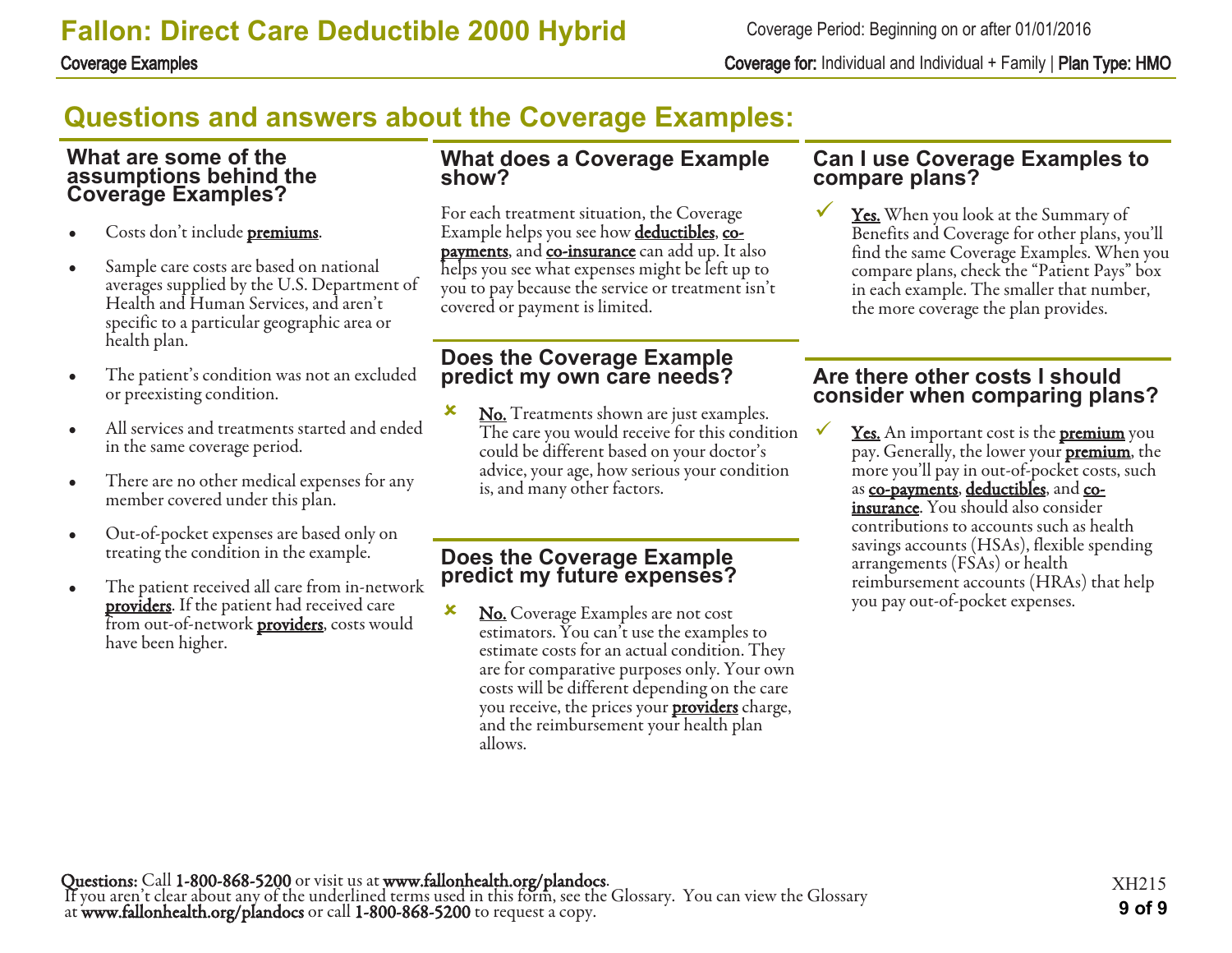# **Direct Care Humbers** fallon health Deductible 2000 Hybrid

Benefit Summary—Benefits effective  $\mathcal{B}$  summary 1, 2016 and between January 1, 2016 and beyond beyond beyond beyond beyond beyond beyond beyond beyond  $\mathcal{B}$ 

## The Fallon difference

Direct Care is a Limited Provider Network. With Direct Care Deductible 2000 Hybrid, you get everything you need to live a healthy life. This plan everything you allow marked to live a health including. features comprehensive medical benefits including:

- \$5 primary care office visits
- \$1 drug copayments for Tier 1 and \$5 for Tier 2
- \$15 specialist visits
- **A fitness reimbursement of up to \$150** that can<br>be used for gym memberships at the gym of your choice with no limitations, school and town sports fees, home fitness equipment, exercise classes, ski lift tickets, and more!
- **SO copayments for routine physical exams** and<br>
other preventive services including mammogram other preventive services, including mammograms,
- **\$0 copayments for routine annual eye exams**<br> **\*0 copayments for routine annual eye exams**
- \$0 copayment for both preventive and diagnostic<br>services
- Nurse Connect: A free 24/7 nurse call line
- Pedi-Dental up to age 19 included.
- Member discounts on products and services to<br>keep you healthy and features you won't find anywhere else.

And if you or someone in your family has asthma, diabetes or is taking medication for both high blood pressure and high cholesterol, there are other great benefits for you! For a full listing of these benefits, see your Schedule of Benefits. these benefits, see your Schedule of Benefits.

**How to receive care:**<br>This plan provides access to a network that is smaller than the Select Care provider network. In this plan, members have access to network benefits. only from the providers in Direct Care. Please consult the Direct Care provider directory; a paper copy can be requested by calling Customer Service  $\frac{1}{2}$  compared by calling  $\frac{1}{2}$  calling  $\frac{1}{2}$  calling  $\frac{1}{2}$  calling  $\frac{1}{2}$  calling  $\frac{1}{2}$  calling  $\frac{1}{2}$  calling  $\frac{1}{2}$  calling  $\frac{1}{2}$  calling  $\frac{1}{2}$  calling  $\frac{1}{2}$  calling  $\frac{1}{2}$  c at 1-800-868-5200, or visit the provider search tool

at fallonhealth.org to determine which providers<br>are included in Direct Care. are included in Direct Care.

**Choosing a primary care provider (PCP)**<br>Your relationship with your PCP is very important because he or she will work with Fallon to provide or arrange most of your care. As a member of Direct Care Deductible 2000 Hybrid, you must select a PCP. To do this, just complete the section on your Fallon membership enrollment form. If you need help choosing a PCP, please visit the "Find a need the choosing choosing the choosing process the material contains a Postomarch in Portomarch . Doctor" tool on fallonhealth.org or call Customer Service.

Obtaining specialty care<br>When you want to visit a specialist, talk with your PCP first. He or she will help arrange specialty care for you. The following services do not require a referral when you see a provider in the Direct Care network: routine obstetrics/gynecology care, screening eye exams and behavioral health services. For more information on referral procedures for specialty services, consult your Direct Care Member Handbook/Evidence of En die die Afrikaanse Handbook/Erichter of<br>Coverage Coverage.

**Emergency medical care**<br>Emergency services do not require referral or authorization. When you have an emergency medical condition, you should go to the nearest emergency department or call your local emergency communications system (police, fire department or 911). For more information on emergency benefits and plan procedures for emergency services, consult your Direct Care emergency services, consult your Direct Care<br>Member Handbook/Evidence of Coverage Member Handbook/Evidence of Coverage.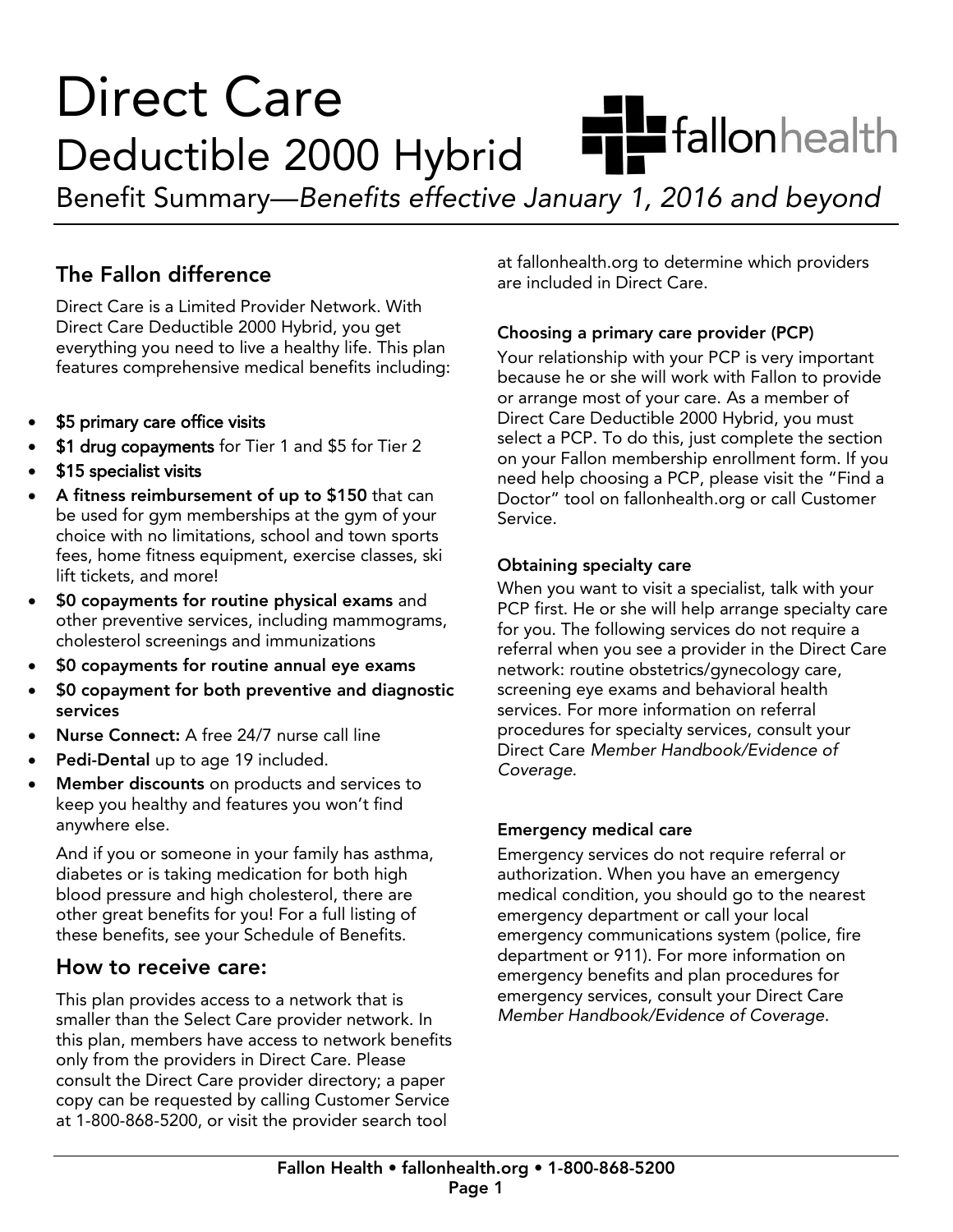| <b>Plan specifics</b>                                                                                                                                                                                                                                                                          |                                       |
|------------------------------------------------------------------------------------------------------------------------------------------------------------------------------------------------------------------------------------------------------------------------------------------------|---------------------------------------|
| <b>Benefit period</b>                                                                                                                                                                                                                                                                          |                                       |
| The benefit period, sometimes referred to as a "benefit year," is the 12-month span of plan<br>coverage, and the time during which the deductible, out-of-pocket maximum and specific<br>benefit maximums accumulate.                                                                          | Varies by employer                    |
| <b>Deductible</b>                                                                                                                                                                                                                                                                              |                                       |
| A deductible is the amount of allowed charges you pay per benefit period before payment<br>is made by the plan for certain covered services. The amount that is put toward your<br>deductible is calculated based on the allowed charge or the provider's actual charge—<br>whichever is less. | \$2,000 individual<br>\$4,000 family  |
| <b>Embedded deductible</b>                                                                                                                                                                                                                                                                     |                                       |
| Please note that once any one member in a family accumulates \$2,000 of services that are<br>subject to the family deductible, that individual member's deductible is considered met,<br>and that family member will receive benefits for covered services less any applicable<br>copayments.  | \$2,000                               |
| Deductible carryover                                                                                                                                                                                                                                                                           |                                       |
| Any deductible amount that is incurred by the member for services rendered during the last<br>three months of the benefit period will be applied toward the deductible for the next<br>benefit period. Deductible amounts are incurred as of the date of the service.                          | Included                              |
| Out-of-pocket maximum                                                                                                                                                                                                                                                                          |                                       |
| The out-of-pocket maximum is the total amount of deductible, coinsurance and<br>copayments you are responsible for in a benefit period. The out-of-pocket maximum also<br>does not include your premium charge or any amounts you pay for services that are not<br>covered by the plan.        | \$6,850 individual<br>\$13,700 family |
| <b>Benefits</b>                                                                                                                                                                                                                                                                                | Your cost                             |
| <b>Office</b>                                                                                                                                                                                                                                                                                  |                                       |
| Routine physical exams (according to MHQP preventive guidelines)                                                                                                                                                                                                                               | \$0                                   |
| Office visits (primary care provider)                                                                                                                                                                                                                                                          | \$5 per visit                         |
| Office visits (diabetes management)                                                                                                                                                                                                                                                            | \$0 (up to four visits)               |
| Office visits (specialist)                                                                                                                                                                                                                                                                     | \$15 per visit                        |
| Office visits (limited service clinics, e.g., Minute Clinic)                                                                                                                                                                                                                                   | \$5 per visit                         |
| Routine eye exams (one every 12 months)                                                                                                                                                                                                                                                        | \$0                                   |
| Short-term rehabilitative services (60 visits per benefit period)                                                                                                                                                                                                                              | \$15                                  |
| Prenatal care                                                                                                                                                                                                                                                                                  | \$5 first visit only                  |
| Preventive services<br>Tests, immunizations and services geared to help screen for diseases and improve early<br>detection when symptoms or diagnosis are not present                                                                                                                          | Covered in full                       |
| Diagnostic services<br>Tests, immunizations and services that are intended to diagnose, check the status of, or<br>treat a disease or condition                                                                                                                                                | Covered in full                       |

I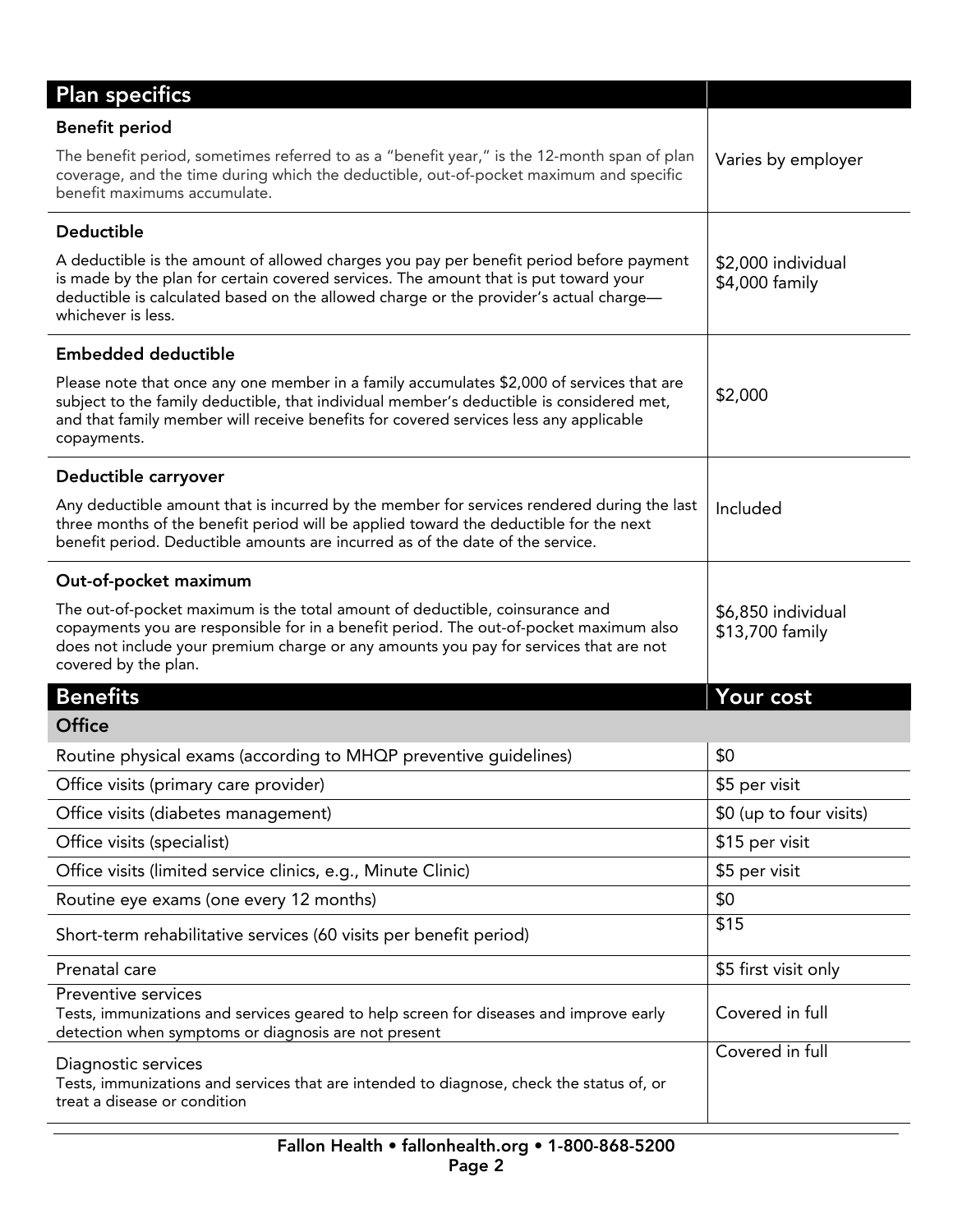| <b>Benefits</b>                                                                                                                                                                                                                       | Your cost                                                        |
|---------------------------------------------------------------------------------------------------------------------------------------------------------------------------------------------------------------------------------------|------------------------------------------------------------------|
| Imaging (CAT, PET, MRI, Nuclear Cardiology)                                                                                                                                                                                           | \$300 copayment<br>after deductible                              |
| Chiropractic care (12 visits per benefit period)                                                                                                                                                                                      | \$15 per visit                                                   |
| <b>Prescriptions</b><br>Please note: Specialty medication that falls under the medical benefit will apply<br>towards your deductible. For more information, please contact Fallon's Customer<br>Service Department at 1-800-868-5200. | Tier 1/Tier 2/Tier 3/<br>Tier 4                                  |
| Prescription drugs, insulin and insulin syringes                                                                                                                                                                                      | \$1/\$5/\$30/50% coins.<br>w/ \$400 max<br>(per 30-day supply)   |
| Generic contraceptives and contraceptive devices                                                                                                                                                                                      | \$0<br>(30-day supply)                                           |
| Brand contraceptives with no generic equivalent (prior authorization required)                                                                                                                                                        | With prior<br>authorization: \$0<br>(30-day supply)              |
| Brand contraceptives with a generic equivalent (prior authorization required)                                                                                                                                                         | Tier 3: \$30<br>Tier 4: 50% w/\$400 max<br>(per 30-day supply)   |
| Prescription medication refills obtained through the mail order program                                                                                                                                                               | \$2/\$10/\$60/50% coins.<br>w/\$1,200 max<br>(per 90-day supply) |
| Prilosec OTC, Prevacid 24HR, omeprazole OTC (prescription required)                                                                                                                                                                   | \$5                                                              |
| Inpatient hospital services                                                                                                                                                                                                           |                                                                  |
| Room and board in a semiprivate room (private when medically necessary)                                                                                                                                                               | \$1,000 copayment<br>after deductible                            |
| Physicians' and surgeons' services                                                                                                                                                                                                    | Covered in full<br>after deductible                              |
| Physical and respiratory therapy                                                                                                                                                                                                      | Covered in full<br>after deductible                              |
| Intensive care services                                                                                                                                                                                                               | Covered in full<br>after deductible                              |
| Maternity care                                                                                                                                                                                                                        | Covered in full<br>after deductible                              |
| Same-day surgery                                                                                                                                                                                                                      |                                                                  |
| Same-day surgery in a hospital outpatient or ambulatory care setting                                                                                                                                                                  | \$500 copayment<br>after deductible                              |
| <b>Emergencies</b>                                                                                                                                                                                                                    |                                                                  |
| Emergency room visit                                                                                                                                                                                                                  | \$250 copayment<br>(waived if admitted)                          |
| <b>Skilled nursing</b>                                                                                                                                                                                                                |                                                                  |
| Skilled care in a semiprivate room                                                                                                                                                                                                    | \$1,000 copayment<br>after deductible                            |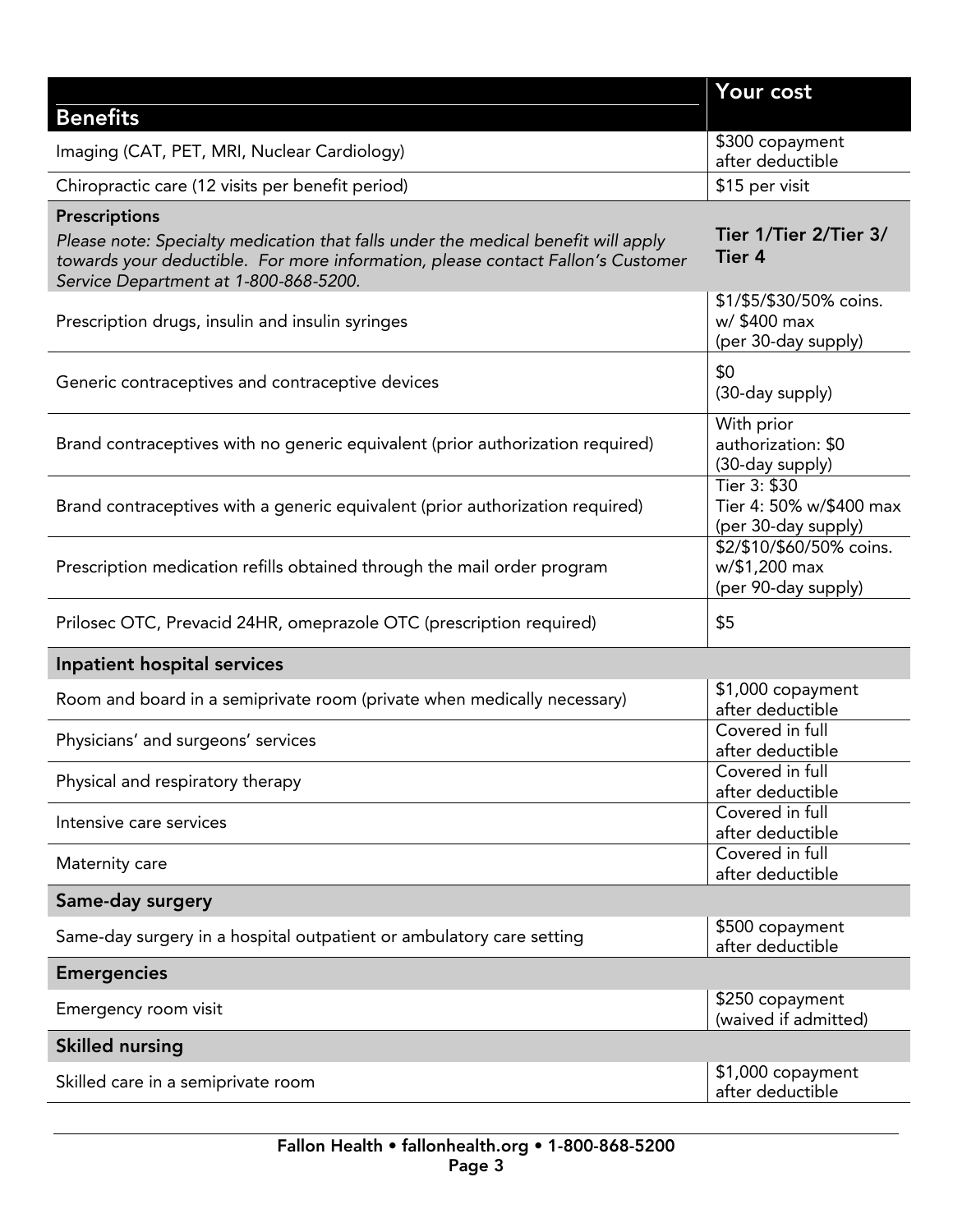| <b>Benefits</b>                                                                                                                                                                                                                                                                                                                       | Your cost                           |
|---------------------------------------------------------------------------------------------------------------------------------------------------------------------------------------------------------------------------------------------------------------------------------------------------------------------------------------|-------------------------------------|
| Substance abuse                                                                                                                                                                                                                                                                                                                       |                                     |
| Office visits                                                                                                                                                                                                                                                                                                                         | \$5 per visit                       |
| Detoxification in an inpatient setting                                                                                                                                                                                                                                                                                                | Covered in full                     |
| Rehabilitation in an inpatient setting                                                                                                                                                                                                                                                                                                | Covered in full                     |
| <b>Mental health</b>                                                                                                                                                                                                                                                                                                                  |                                     |
| Office visits                                                                                                                                                                                                                                                                                                                         | \$5 per visit                       |
| Services in a general or psychiatric hospital                                                                                                                                                                                                                                                                                         | Covered in full                     |
|                                                                                                                                                                                                                                                                                                                                       |                                     |
| <b>Other health services</b>                                                                                                                                                                                                                                                                                                          |                                     |
| Skilled home health care services                                                                                                                                                                                                                                                                                                     | Covered in full<br>after deductible |
| Durable medical equipment                                                                                                                                                                                                                                                                                                             | 20% coinsurance                     |
| Medically necessary ambulance services                                                                                                                                                                                                                                                                                                | Covered in full<br>after deductible |
| <b>Value-added features</b>                                                                                                                                                                                                                                                                                                           |                                     |
| It Fits!, an annual benefit period fitness reimbursement (including school and town<br>sports programs, gym memberships, home fitness equipment, Weight Watchers®, aerobics,<br>Pilates and yoga classes)                                                                                                                             | \$150 individual<br>\$150 family    |
| The Healthy Health Plan!, a web-based program that allows you to enroll in a<br>customized action health plan that may include regular health coaching, wellness<br>workshops, interactive tools and more!                                                                                                                            | Included                            |
| Oh Baby!, a program that provides prenatal vitamins, a convertible car seat, breast<br>pump and other "little extras" for expectant parents-all at no additional cost.                                                                                                                                                                | Included                            |
| Fallon Smart Shopper Transparency tool and incentive program                                                                                                                                                                                                                                                                          | Included                            |
| Free 24/7 nurse call line                                                                                                                                                                                                                                                                                                             | Included                            |
| Free chronic care management                                                                                                                                                                                                                                                                                                          | Included                            |
| Free stop-smoking program                                                                                                                                                                                                                                                                                                             | Included                            |
| Member discount program                                                                                                                                                                                                                                                                                                               | Included                            |
| Free online access to health and wellness encyclopedia                                                                                                                                                                                                                                                                                | Included                            |
| CVS Caremark ExtraCare Health Card - provides 20% discount on CVS/pharmacy-<br>brand health related items.                                                                                                                                                                                                                            | Included                            |
| <b>Exclusions</b>                                                                                                                                                                                                                                                                                                                     |                                     |
| Hearing aids and the evaluation for a hearing aid (for age 22 and above)<br>Long-term rehabilitative services<br>Cosmetic surgery<br>Custodial confinement<br>Experimental procedures or services that are not generally accepted medical practice<br>Dental services not described in your Schedule of Benefits<br>Routine foot care |                                     |
|                                                                                                                                                                                                                                                                                                                                       |                                     |